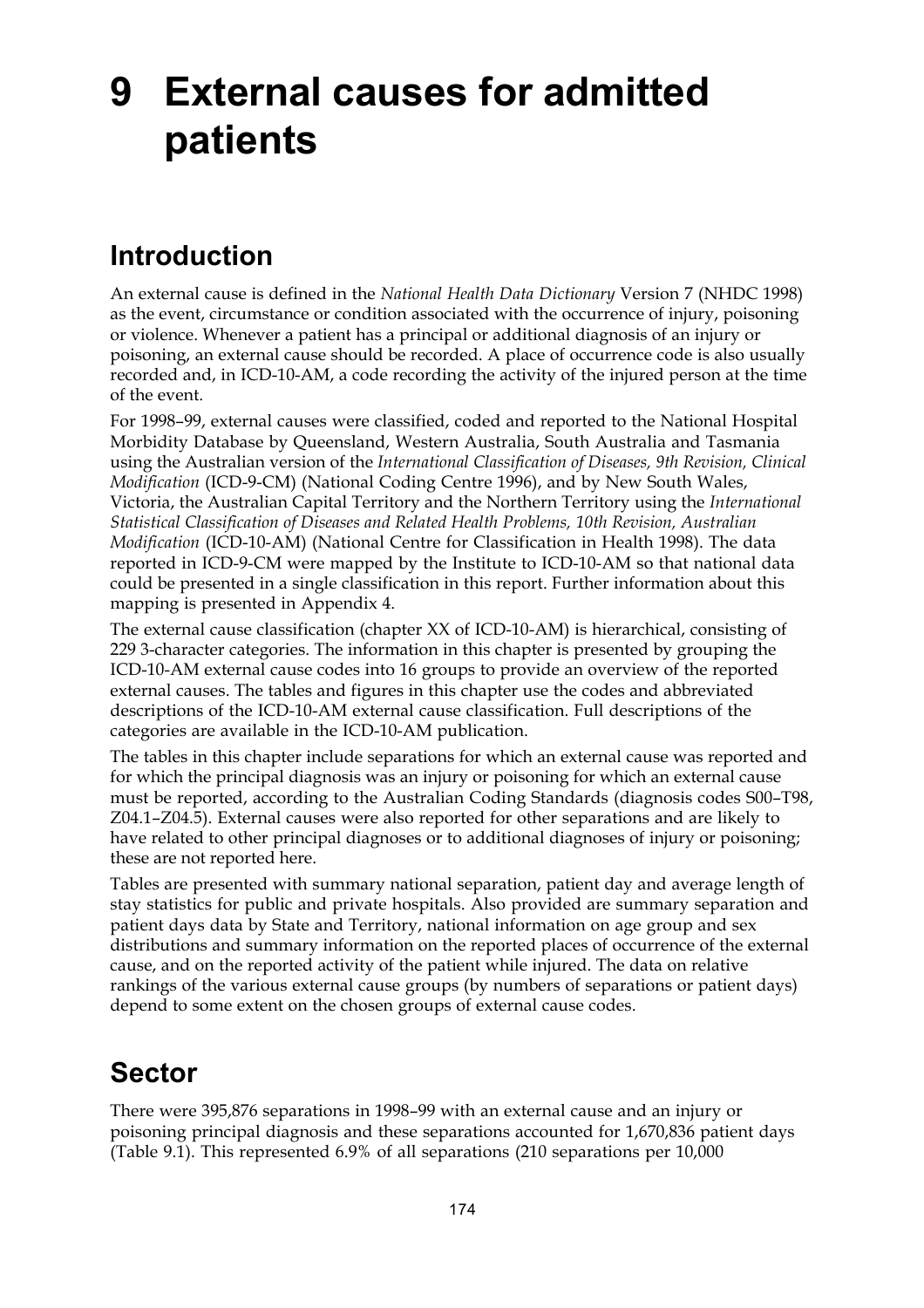population) and 8% of all patient days. The majority of separations (322,239, 81%) and patient days (1,291,392, 77%) were reported for the public sector. Overall, the average length of stay was longer in the private sector (5.2 days) than the public sector (4.0 days).

The most frequently reported external cause group in the public sector was *Falls* (W00–W19) and in the private sector was *Complications of medical and surgical care* (Y40–Y84), although *Falls* (W00–W19) accounted for more patient days. Second most frequently reported in the public sector was *Exposure to mechanical forces* (W20–W64), mainly accidents caused by cutting or piercing instruments or objects, striking against or struck accidentally by objects or persons, and other and unspecified environmental and accidental causes. For private hospitals, the second most frequently reported was *Falls* (W00–W19).

*Transport accidents* (V01–V99) accounted for a further 14% of external cause separations from public hospitals (44,936), but only 6% from private hospitals (4,382). *Intentional selfharm* (X60–X84) and *Assault* (X85–Y09) each accounted for 6% and 5% of external cause separations from public hospitals (20,115 and 17,998 respectively) but 1% or less of external cause separations from private hospitals (820 and 483 respectively).

Average length of stay was highest for *Sequelae and supplementary factors* (Y85–Y98) in the public sector (7.6 days) and for *Falls* (W00–W19) in the private sector (7.9 days).

#### **States and Territories**

A principal diagnosis of injury or poisoning plus an external cause were recorded for between 1.8 and 8.1% of separations for all States and Territories.

The distributions of separations amongst the external cause groups were generally similar across the States and Territories (Table 9.2), with *Falls* (W00–W19), *Complications of medical and surgical care* (Y40–Y84), *Exposure to mechanical forces* (W20–W64) and *Transport accidents* (V01–V99) being among the most common in nearly every State. The distributions of patient days amongst the external cause groups were also similar across the States and Territories (Table 9.3).

#### **Age group and sex**

For females, 5.4% of separations overall were reported with a principal diagnosis for injury and poisoning and an external cause (168,420) compared with 8.6% of separations for males had external causes recorded (227,456).

The numbers of separations with an external cause varied by age group and sex (Tables 9.4 and 9.5). The most common external cause group for females was *Falls* (W01–W19) (37% of the total for females, 61,727), followed by *Complications of medical and surgical care* (Y40–Y84) (20%, 33,081). For males, *Falls* (W00–W19) was also the most commonly reported group (22% of the total for males, 50,454), followed by *Exposure to mechanical forces* (W20–W64) (21%, 48,694). *Transport accidents* (V01–V99) accounted for 15% of male external cause separations (33,284) and 10% of female separations (16,034).

For females, the highest number of separations for external causes was for the 75 years and over age group, whereas for males highest numbers were reported for the 15 to 24 and 25 to 34 years age groups.

In the under 14 years age group, *Falls* and *Exposure to mechanical forces* were the most commonly reported external causes. These causes also dominated in most adult age groups. However, in the 15 to 24 years age group*, Transport accidents* were also a common external cause for both sexes, and *Intentional self-harm* was common for females; in the 35 to 64 years age group, *Complications of surgical and medical care* was common; and in the over 65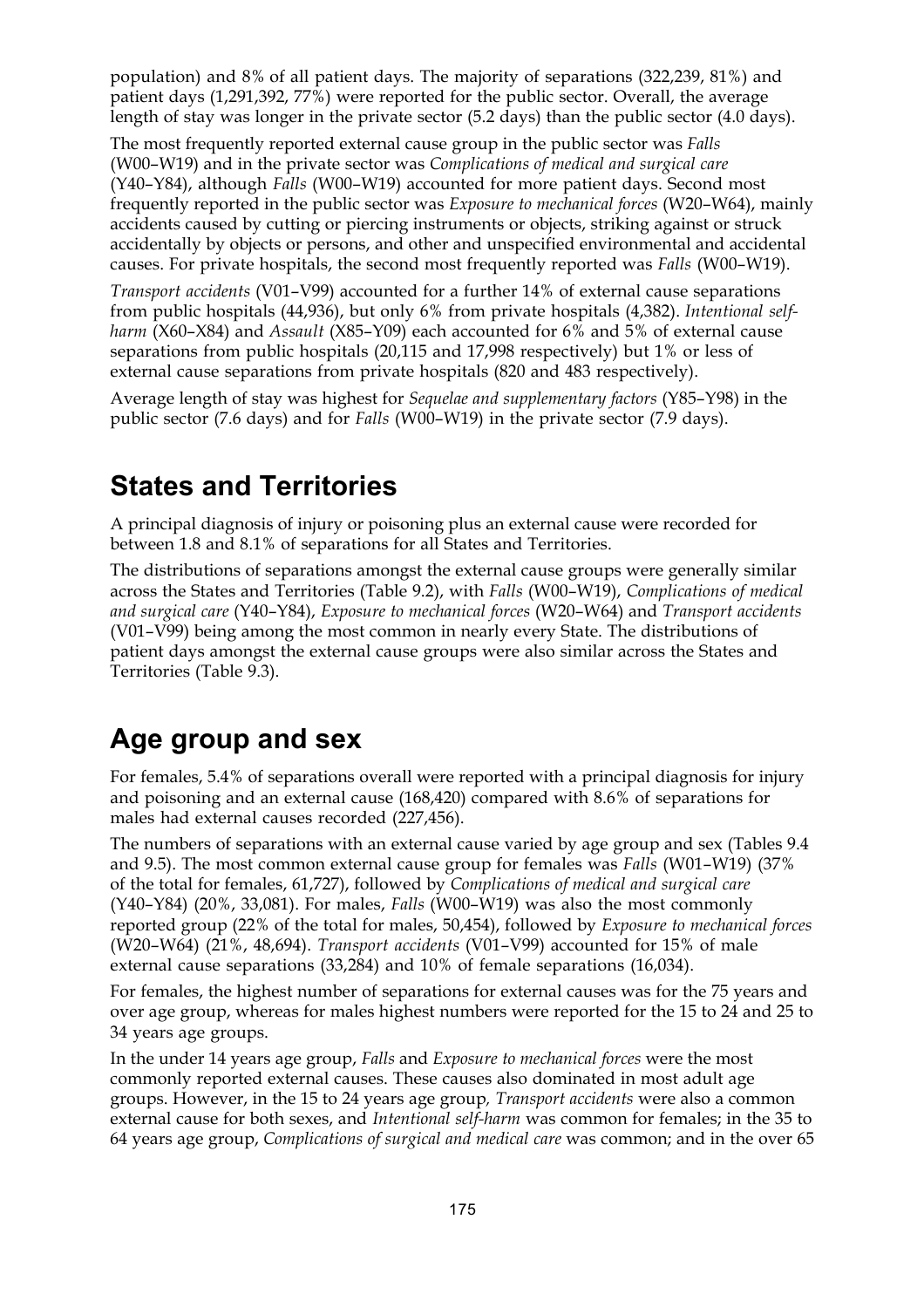years age group, *Falls* were reported for large proportions of external cause separations, especially for females.

## **Place of occurrence**

In ICD-10-AM the place of occurrence of the external cause is reported accompanying all external cause codes for accidental injury W00–Y34, except for *Neglect and abandonment* (Y06) and *Other maltreatment syndromes* (Y07). It does not accompany codes V01–V99 which are *Transport accidents* (V01–V99), nor codes Y35–Y98 which are *Legal intervention and operations of war* (Y35–Y36), *Complications of medical and surgical care* (Y40–Y84) and *Sequelae and supplementary factors* (Y85–Y98).

In ICD-9-CM, place of occurrence was reported for some of the categories for which it is not required in ICD-10-AM. In that case, the place of occurrence data reported in ICD-9-CM, for example for transport accidents, are included here. The place of occurrence categories differ between ICD-9-CM and ICD-10-AM, so mapping of the ICD-9-CM data was not exact.

ICD-9-CM place of occurrence categories which did not map exactly to an ICD-10-AM category were therefore mapped to the *Other specified places* category, as appropriate.

A place of occurrence (other than *Unspecified place*) was reported for 67% of separations with an external cause (264,418 Table 9.6), *Home* and *Other specified places* accounting for the majority. *Home* was the most commonly reported place of occurrence for most of the external cause groups. Some of the exceptions were *Transport accidents*, for which *Street and highway* was most frequently reported, and *Complications of medical and surgical care* for which *Other specified place* (that includes data mapped from the ICD-9-CM category encompassing hospitals) was the most common place of occurrence. *Home* was the most frequently reported place of occurrence for *Accidental poisoning* (79% of those for which a specified place of occurrence was reported, 7,305) and for *Intentional self-harm* (83%, 11,924).

*Falls* was the most common external cause group in the *Home* category, accounting for 47% of these separations (41,084), and in the *School and other public area* category (2,379, 64% of these separations)*.*

## **Activity**

The activity of the injured person at the time of occurrence of the external cause is reported as part of the ICD-10-AM classification, but was not included in ICD-9-CM. It is reported for external causes codes V01–Y34; that is *Accidents* (V01–X59), *Intentional self-harm* (X60–X84), *Assault* (X85–Y09) and *Events of undetermined intent* (Y10–Y34). As this is new in ICD-10-AM, the States that provided data in ICD-9-CM did not provide any information that could be mapped to ICD-10-AM activity codes. Therefore, in Table 9.7, the data from the four States that provided ICD-9-CM data are in the *Not stated* category.

The three categories that were most commonly reported for activity were *Other specified, Unspecified* and *Not stated,* accounting for 86% (34,1196) of separations for which an external cause was reported. Ignoring these categories, the most commonly reported activity while injured was *Sports activity*, accounting for 3.5% of all external cause separations, followed by *Leisure activity* (3.2%) and *Working for income* (3.1%).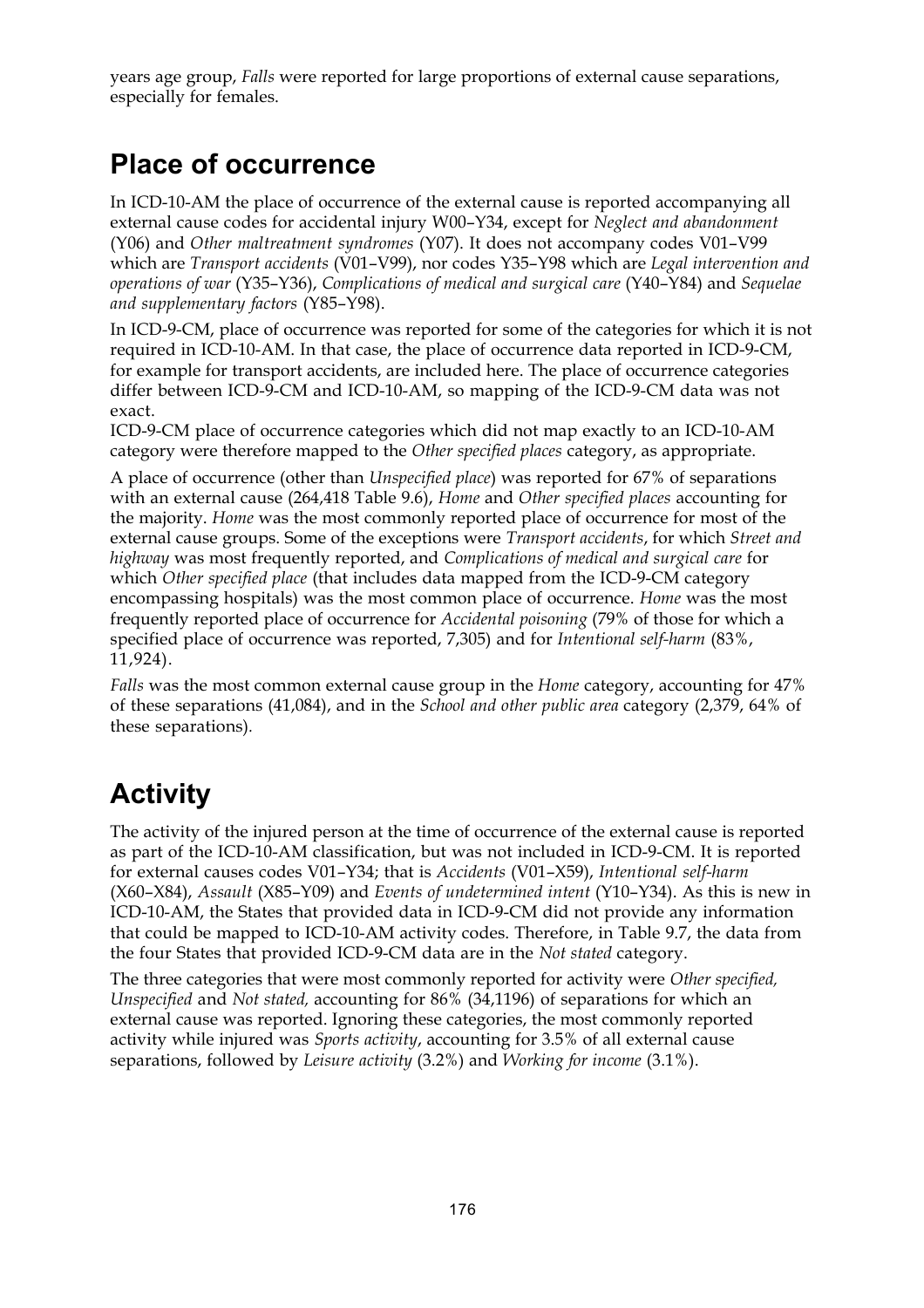## **Principal diagnosis**

External causes are most commonly reported for separations with principal diagnoses from the *Injuries, poisoning and certain other consequences of external causes* (S00–T98) chapter. Table 9.8 presents data showing the external causes reported for the different types of injury or poisoning within this chapter.

*Falls* (W00–W19) were reported for the most *Injuries to head and neck* (S00–S19) (31%), and also *Injuries to thorax, abdomen, back, spine and pelvis* (S20–S39) (42%). *Transport accidents* V01–V99) were the second most common cause of injury in both these body areas (24% and 32%, respectively). *Injuries to upper and lower limbs* (S40–S99) were most commonly caused by *Falls* (W00–W19) (44%), followed by *Exposure to mechanical forces* (W20–W64) (25%). The most common injuries caused by *Assault* (X85–Y09) were *Injuries to head and neck* (S00–S19) (66%) and the most common injuries from *Intentional self-harm* (X60–X84) were *Poisoning and toxic effects* (T36–T65) (86%).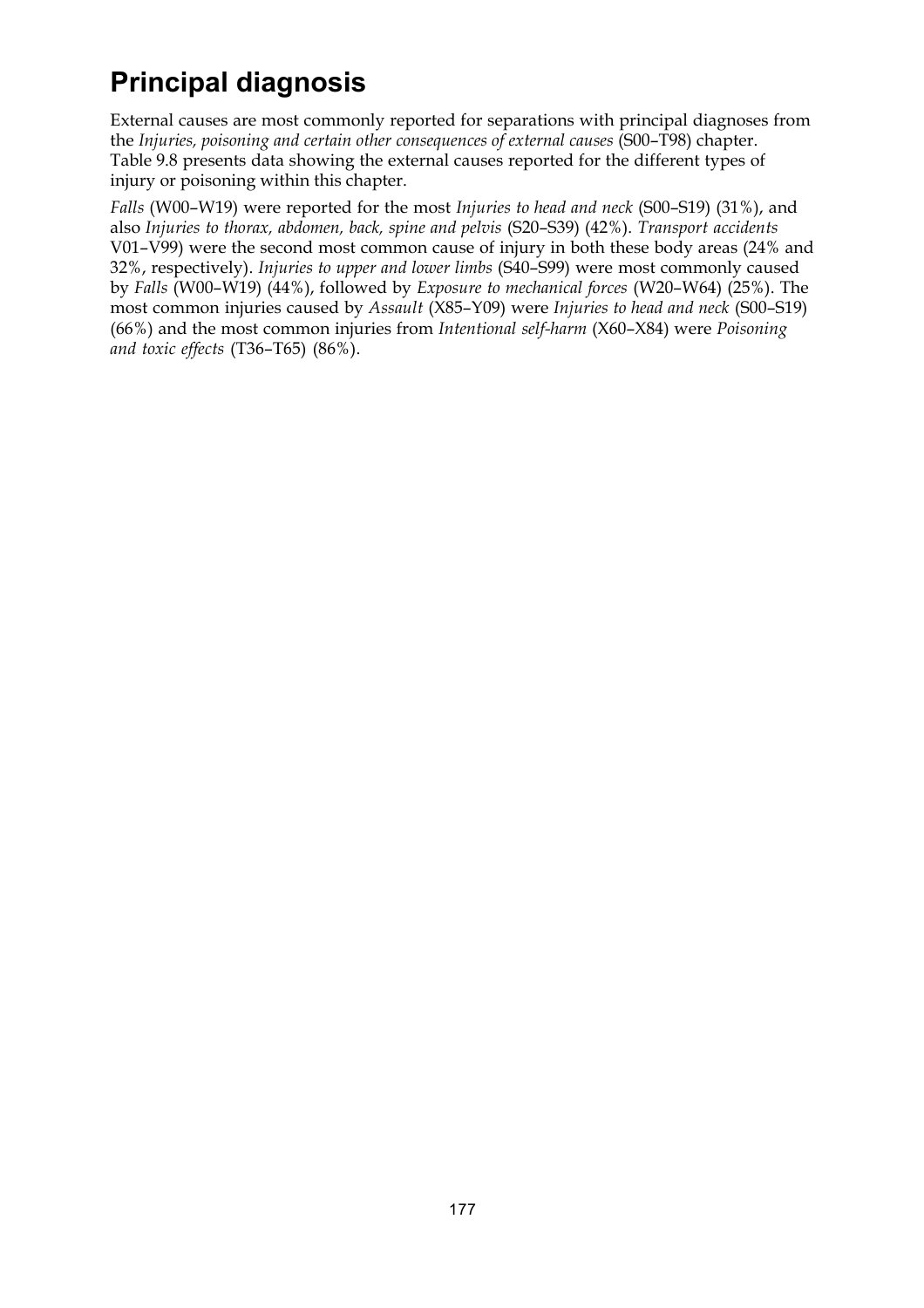**Table 9.1: Separation, same day separation, patient day and average length of stay statistics by external cause in ICD-10-AM groupings and hospital sector, Australia, 1998–99**

|                       |                                                           | <b>Separations</b> | Same day<br>separations | Per cent<br>same day<br>separations | <b>Separations</b><br>per 10,000<br>population | Patient<br>days | <b>Patient days</b><br>per 10,000<br>population | <b>ALOS</b><br>(days) | ALOS (days)<br>excluding<br>same day |
|-----------------------|-----------------------------------------------------------|--------------------|-------------------------|-------------------------------------|------------------------------------------------|-----------------|-------------------------------------------------|-----------------------|--------------------------------------|
| <b>External cause</b> |                                                           |                    |                         |                                     | <b>Public hospitals</b>                        |                 |                                                 |                       |                                      |
| V01-V99               | <b>Transport accidents</b>                                | 44,936             | 12,209                  | 27.2                                | 23.8                                           | 200,330         | 106.3                                           | 4.5                   | 5.7                                  |
| W00-W19               | Falls                                                     | 92,482             | 22,806                  | 24.7                                | 49.1                                           | 472,295         | 250.5                                           | 5.1                   | 6.5                                  |
| W20-W64               | Exposure to mechanical forces                             | 55,328             | 21,308                  | 38.5                                | 29.3                                           | 110,319         | 58.5                                            | 2.0                   | 2.6                                  |
| W65-W74               | Accidental drowning and submersion                        | 568                | 127                     | 22.4                                | 0.3                                            | 1,642           | 0.9                                             | 2.9                   | 3.4                                  |
| W75-W84               | Other accidental threats to breathing                     | 726                | 261                     | 36.0                                | 0.4                                            | 1,408           | 0.7                                             | 1.9                   | 2.5                                  |
| W85-W99               | Exp. electricity, radiation, extreme temperature/pressure | 1,385              | 835                     | 60.3                                | 0.7                                            | 2,620           | 1.4                                             | 1.9                   | 3.2                                  |
| X00-X19               | Exp. smoke, fire, flames, hot substances                  | 5,496              | 1,431                   | 26.0                                | 2.9                                            | 30,476          | 16.2                                            | 5.5                   | 7.1                                  |
| X20-X39               | Exp. venomous plants, animals, forces of nature           | 4,425              | 1,984                   | 44.8                                | 2.3                                            | 7,229           | 3.8                                             | 1.6                   | 2.1                                  |
| X40-X49               | Accidental poisoning                                      | 13,367             | 5,337                   | 39.9                                | 7.1                                            | 23,772          | 12.6                                            | 1.8                   | 2.3                                  |
| X50-X59               | Other external causes of accidental injury                | 16,866             | 7,168                   | 42.5                                | 8.9                                            | 45.172          | 24.0                                            | 2.7                   | 3.9                                  |
| X60-X84               | Intentional self-harm                                     | 20,115             | 6,031                   | 30.0                                | 10.7                                           | 52,365          | 27.8                                            | 2.6                   | 3.3                                  |
| X85-Y09               | Assault                                                   | 17,998             | 7,249                   | 40.3                                | 9.5                                            | 40,789          | 21.6                                            | 2.3                   | 3.1                                  |
| Y10-Y34               | Events of undetermined intent                             | 1,557              | 597                     | 38.3                                | 0.8                                            | 3,351           | 1.8                                             | 2.2                   | 2.9                                  |
| Y35-Y36               | Legal intervention and operations of war                  | 47                 | 16                      | 34.0                                | < 0.1                                          | 287             | 0.2                                             | 6.1                   | 8.7                                  |
| Y40-Y84               | Complications of medical and surgical care                | 46,475             | 8,737                   | 18.8                                | 24.7                                           | 295,800         | 156.9                                           | 6.4                   | 7.6                                  |
| Y85-Y98               | Sequelae and supplementary factors                        | 468                | 118                     | 25.2                                | 0.2                                            | 3,537           | 1.9                                             | 7.6                   | 9.8                                  |
| Total                 |                                                           | 322,239            | 96,214                  | 29.9                                | 170.9                                          | 1,291,392       | 685.0                                           | 4.0                   | 5.3                                  |
|                       |                                                           |                    |                         |                                     | <b>Private hospitals</b>                       |                 |                                                 |                       |                                      |
| V01-V99               | Transport accidents                                       | 4,382              | 621                     | 14.2                                | 2.3                                            | 20,112          | 10.7                                            | 4.6                   | 5.2                                  |
| W00-W19               | Falls                                                     | 19,699             | 2,205                   | 11.2                                | 10.4                                           | 156,590         | 83.1                                            | 7.9                   | 8.8                                  |
| W20-W64               | Exposure to mechanical forces                             | 9,228              | 3,465                   | 37.5                                | 4.9                                            | 19,576          | 10.4                                            | 2.1                   | 2.8                                  |
| W65-W74               | Accidental drowning and submersion                        | 22                 | -1                      | 4.5                                 | < 0.1                                          | 49              | < 0.1                                           | 2.2                   | 2.3                                  |
| W75-W84               | Other accidental threats to breathing                     | 133                | 58                      | 43.6                                | 0.1                                            | 314             | 0.2                                             | 2.4                   | 3.4                                  |
| W85-W99               | Exp. electricity, radiation, extreme temperature/pressure | 175                | 83                      | 47.4                                | 0.1                                            | 414             | 0.2                                             | 2.4                   | 3.6                                  |
| X00-X19               | Exp. smoke, fire, flames, hot substances                  | 320                | 56                      | 17.5                                | 0.2                                            | 2,116           | 1.1                                             | 6.6                   | 7.8                                  |
| X20-X39               | Exp. venomous plants, animals, forces of nature           | 217                | 45                      | 20.7                                | 0.1                                            | 594             | 0.3                                             | 2.7                   | 3.2                                  |
| X40-X49               | Accidental poisoning                                      | 584                | 129                     | 22.1                                | 0.3                                            | 1,639           | 0.9                                             | 2.8                   | 3.3                                  |
| X50-X59               | Other external causes of accidental injury                | 16,790             | 6,810                   | 40.6                                | 8.9                                            | 40,985          | 21.7                                            | 2.4                   | 3.4                                  |
| X60-X84               | Intentional self-harm                                     | 820                | 139                     | 17.0                                | 0.4                                            | 2,836           | 1.5                                             | 3.5                   | 4.0                                  |
| X85-Y09               | Assault                                                   | 483                | 162                     | 33.5                                | 0.3                                            | 1,186           | 0.6                                             | 2.5                   | 3.2                                  |
| Y10-Y34               | Events of undetermined intent                             | 576                | 276                     | 47.9                                | 0.3                                            | 1,220           | 0.6                                             | 2.1                   | 3.1                                  |
| Y35-Y36               | Legal intervention and operations of war                  | 6                  | 3                       | 50.0                                | < 0.1                                          | 11              | < 0.1                                           | 1.8                   | 2.7                                  |
| Y40-Y84               | Complications of medical and surgical care                | 19,957             | 3,264                   | 16.4                                | 10.6                                           | 131,044         | 69.5                                            | 6.6                   | 7.7                                  |
| Y85-Y98               | Sequelae and supplementary factors                        | 245                | 88                      | 35.9                                | 0.1                                            | 758             | 0.4                                             | 3.1                   | 4.3                                  |
| Total                 |                                                           | 73,637             | 17,405                  | 23.6                                | 39.5                                           | 379,444         | 203.3                                           | 5.2                   | 6.4                                  |

Note: Abbreviations: ALOS—average length of stay, exp.—exposure to.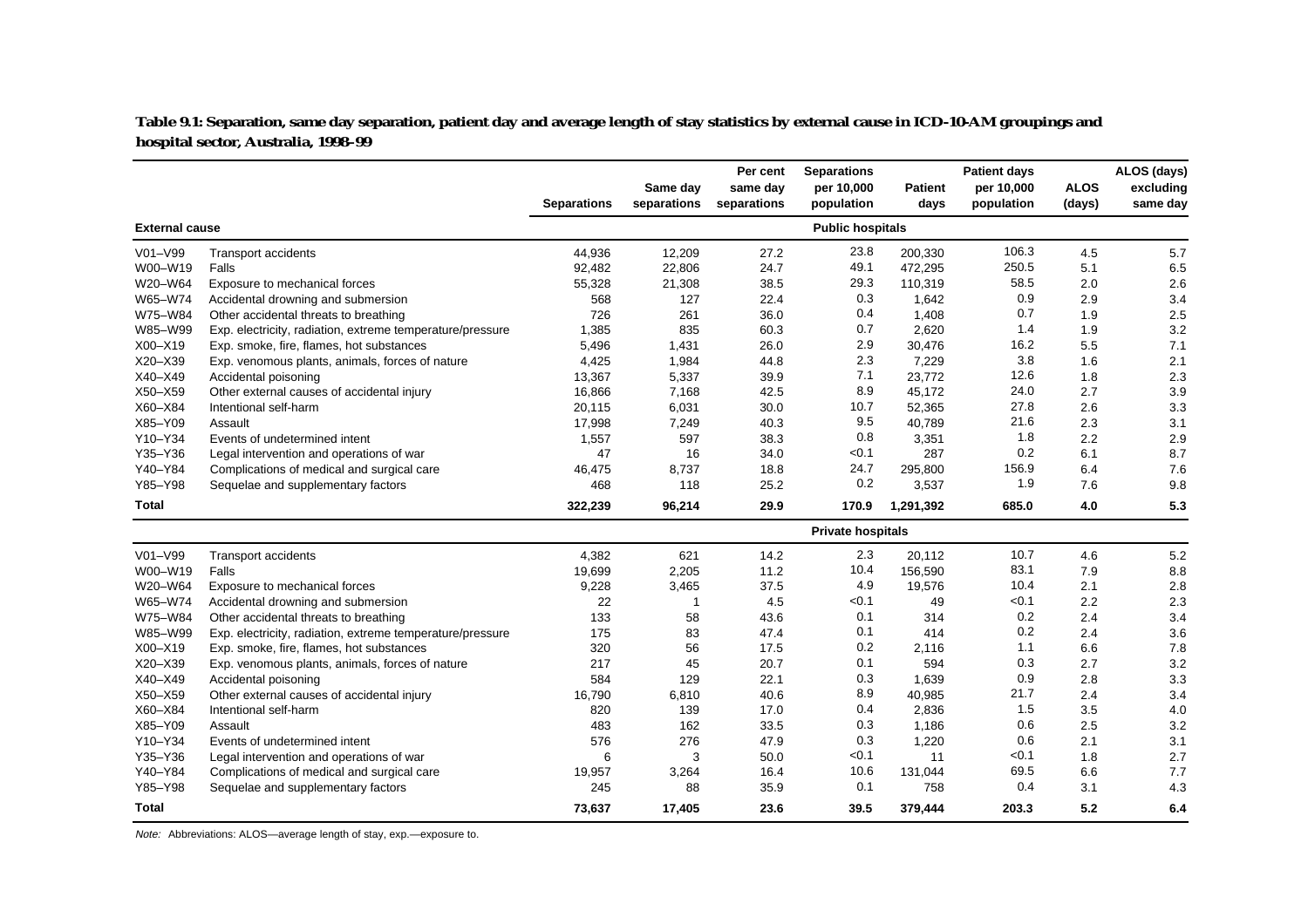|                       |                                                           | <b>NSW</b>               | <b>Vic</b>     | Qld         | <b>WA</b>               | <b>SA</b>      | Tas            | <b>ACT</b>     | <b>NT</b>      | <b>Total</b> |  |  |  |  |
|-----------------------|-----------------------------------------------------------|--------------------------|----------------|-------------|-------------------------|----------------|----------------|----------------|----------------|--------------|--|--|--|--|
| <b>External cause</b> |                                                           |                          |                |             | <b>Public hospitals</b> |                |                |                |                |              |  |  |  |  |
| $V01-V99$             | <b>Transport accidents</b>                                | 14,867                   | 9,852          | 10,384      | 4,659                   | 3,785          | 881            | 329            | 179            | 44,936       |  |  |  |  |
| W00-W19               | Falls                                                     | 37,493                   | 21,204         | 17,873      | 7,992                   | 7,081          | 549            | 289            | $\overline{1}$ | 92,482       |  |  |  |  |
| W20-W64               | Exposure to mechanical forces                             | 17,617                   | 11,523         | 15,992      | 5,136                   | 4,001          | 744            | 314            | $\overline{1}$ | 55,328       |  |  |  |  |
| W65-W74               | Accidental drowning and submersion                        | 199                      | 56             | 210         | 70                      | 24             | 7              | $\overline{2}$ | $\Omega$       | 568          |  |  |  |  |
| W75-W84               | Other accidental threats to breathing                     | 186                      | 131            | 222         | 75                      | 110            | $\overline{2}$ | $\mathbf 0$    | $\mathbf 0$    | 726          |  |  |  |  |
| W85-W99               | Exp. electricity, radiation, extreme temperature/pressure | 286                      | 186            | 494         | 162                     | 202            | 53             | $\overline{2}$ | $\mathbf 0$    | 1,385        |  |  |  |  |
| X00-X19               | Exp. smoke, fire, flames, hot substances                  | 1,796                    | 1,101          | 1,198       | 672                     | 596            | 88             | 36             | 9              | 5,496        |  |  |  |  |
| X20-X39               | Exp. venomous plants, animals, forces of nature           | 1,256                    | 528            | 1,567       | 529                     | 451            | 49             | $\mathbf{1}$   | 44             | 4,425        |  |  |  |  |
| X40-X49               | Accidental poisoning                                      | 3,956                    | 2,760          | 3,863       | 1,152                   | 1,331          | 214            | 28             | 63             | 13,367       |  |  |  |  |
| X50-X59               | Other external causes of accidental injury                | 5,675                    | 4,168          | 3,870       | 1,558                   | 1,322          | 144            | 43             | 86             | 16,866       |  |  |  |  |
| X60-X84               | Intentional self-harm                                     | 6,726                    | 5,060          | 3,697       | 2,100                   | 1,927          | 388            | 132            | 85             | 20,115       |  |  |  |  |
| X85-Y09               | Assault                                                   | 5,638                    | 2,958          | 4,913       | 2,609                   | 1,339          | 269            | 54             | 218            | 17,998       |  |  |  |  |
| Y10-Y34               | Events of undetermined intent                             | 434                      | 777            | 138         | 131                     | 28             | 7              | 19             | 23             | 1,557        |  |  |  |  |
| Y35-Y36               | Legal intervention and operations of war                  | 11                       | 12             | 9           | 11                      | $\overline{4}$ | $\mathbf 0$    | $\mathbf 0$    | $\mathbf 0$    | 47           |  |  |  |  |
| Y40-Y84               | Complications of medical and surgical care                | 14,893                   | 11,551         | 9,119       | 5,276                   | 3,914          | 1,085          | 359            | 278            | 46,475       |  |  |  |  |
| Y85-Y98               | Sequelae and supplementary factors                        | 230                      | 69             | 73          | 32                      | 20             | 8              | 24             | 12             | 468          |  |  |  |  |
| <b>Total</b>          |                                                           | 111,263                  | 71,936         | 73,622      | 32,164                  | 26,135         | 4,488          | 1,632          | 999            | 322,239      |  |  |  |  |
|                       |                                                           | <b>Private hospitals</b> |                |             |                         |                |                |                |                |              |  |  |  |  |
| $V01-V99$             | Transport accidents                                       | 906                      | 1,145          | 999         | 716                     | 348            | 262            | 6              | n.a.           | 4,382        |  |  |  |  |
| W00-W19               | Falls                                                     | 4,627                    | 4,913          | 5,253       | 1,943                   | 2,113          | 833            | 17             | n.a.           | 19,699       |  |  |  |  |
| W20-W64               | Exposure to mechanical forces                             | 2,040                    | 2,288          | 2,091       | 1,310                   | 1,120          | 371            | 8              | n.a.           | 9,228        |  |  |  |  |
| W65-W74               | Accidental drowning and submersion                        | 4                        | $\overline{2}$ | 8           | 6                       |                | -1             | $\Omega$       | n.a.           | 22           |  |  |  |  |
| W75-W84               | Other accidental threats to breathing                     | $\overline{7}$           | 29             | 61          | 13                      | 14             | 9              | $\Omega$       | n.a.           | 133          |  |  |  |  |
| W85-W99               | Exp. electricity, radiation, extreme temperature/pressure | 13                       | 92             | 38          | 19                      | $\overline{7}$ | 6              | $\mathbf 0$    | n.a.           | 175          |  |  |  |  |
| X00-X19               | Exp. smoke, fire, flames, hot substances                  | 60                       | 96             | 61          | 44                      | 51             | $\overline{7}$ | 1              | n.a.           | 320          |  |  |  |  |
| X20-X39               | Exp. venomous plants, animals, forces of nature           | 30                       | 39             | 41          | 50                      | 41             | 16             | $\Omega$       | n.a.           | 217          |  |  |  |  |
| X40-X49               | Accidental poisoning                                      | 101                      | 115            | 205         | 79                      | 51             | 32             | 1              | n.a.           | 584          |  |  |  |  |
| X50-X59               | Other external causes of accidental injury                | 5,912                    | 3,725          | 3,107       | 1,666                   | 2.117          | 242            | 21             | n.a.           | 16,790       |  |  |  |  |
| X60-X84               | Intentional self-harm                                     | 107                      | 132            | 203         | 295                     | 57             | 23             | 3              | n.a.           | 820          |  |  |  |  |
| X85-Y09               | Assault                                                   | 104                      | 73             | 103         | 134                     | 43             | 23             | 3              | n.a.           | 483          |  |  |  |  |
| Y10-Y34               | Events of undetermined intent                             | 96                       | 433            | 27          | 13                      | 3              | 1              | 3              | n.a.           | 576          |  |  |  |  |
| Y35-Y36               | Legal intervention and operations of war                  | 4                        | 1              | $\mathbf 0$ | 0                       | $\mathbf 1$    | 0              | $\mathbf 0$    | n.a.           | 6            |  |  |  |  |
| Y40-Y84               | Complications of medical and surgical care                | 5,521                    | 5,107          | 4,409       | 2,361                   | 1,794          | 697            | 68             | n.a.           | 19,957       |  |  |  |  |
| Y85-Y98               | Sequelae and supplementary factors                        | 99                       | 64             | 36          | 9                       | 25             | $\overline{7}$ | 5              | n.a.           | 245          |  |  |  |  |

**Table 9.2: Separations by external cause in ICD-10-AM groupings and hospital sector, States and Territories, 1998–99**

Notes: 1. ICD-9-CM data reported by Queensland, Western Australia, South Australia and Tasmania have been mapped to ICD-10-AM. Comparisons with data reported by the other jurisdictions in

**19,631 18,254 16,642 8,658 7,786 2,530 136 n.a. 73,637**

ICD-10-AM should be made cautiously, with reference to the classifications and maps, as appropriate.

2. Abbreviation: exp.—exposure to.

n.a. not available.

**Total**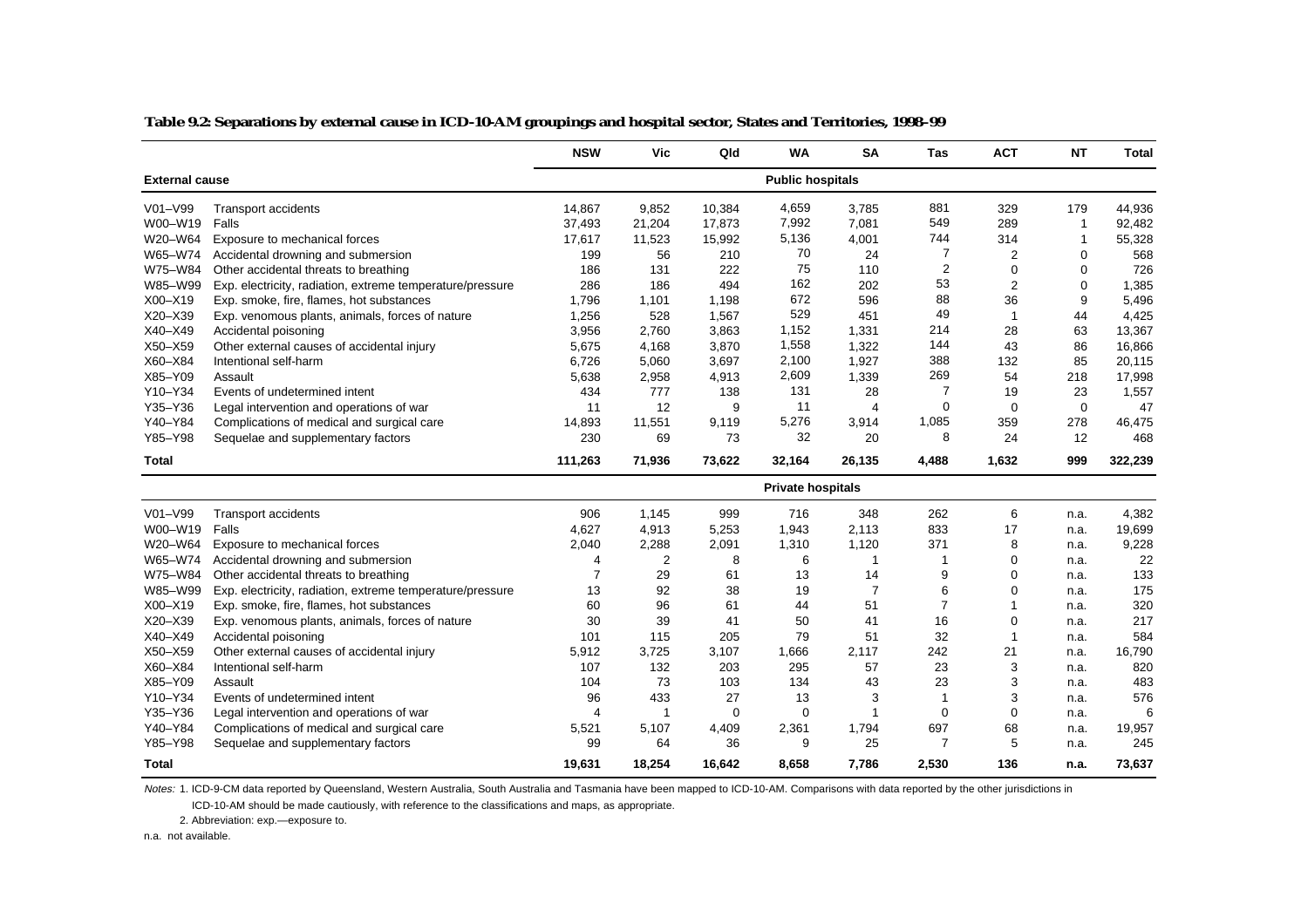|                       |                                                           | <b>NSW</b>     | Vic            | Qld         | <b>WA</b>                | <b>SA</b>      | Tas            | <b>ACT</b>     | <b>NT</b>   | <b>Total</b> |
|-----------------------|-----------------------------------------------------------|----------------|----------------|-------------|--------------------------|----------------|----------------|----------------|-------------|--------------|
| <b>External cause</b> |                                                           |                |                |             | <b>Public hospitals</b>  |                |                |                |             |              |
| V01-V99               | <b>Transport accidents</b>                                | 67,853         | 41,033         | 45,981      | 20,666                   | 16,581         | 4,731          | 2,757          | 728         | 200,330      |
| W00-W19               | Falls                                                     | 190,647        | 115,575        | 78,981      | 46,297                   | 36,385         | 2,263          | 2,144          | 3           | 472,295      |
| W20-W64               | Exposure to mechanical forces                             | 37,084         | 23,330         | 27,934      | 11,093                   | 8,218          | 1,879          | 778            | 3           | 110,319      |
| W65-W74               | Accidental drowning and submersion                        | 477            | 104            | 775         | 208                      | 65             | 11             | $\overline{2}$ | 0           | 1,642        |
| W75-W84               | Other accidental threats to breathing                     | 455            | 306            | 353         | 110                      | 181            | 3              | $\mathbf 0$    | $\mathbf 0$ | 1,408        |
| W85-W99               | Exp. electricity, radiation, extreme temperature/pressure | 809            | 458            | 737         | 224                      | 304            | 86             | $\overline{2}$ | $\mathbf 0$ | 2,620        |
| X00-X19               | Exp. smoke, fire, flames, hot substances                  | 9,639          | 6,812          | 5,188       | 4,534                    | 3,288          | 739            | 249            | 27          | 30,476       |
| X20-X39               | Exp. venomous plants, animals, forces of nature           | 2,281          | 1,099          | 1,944       | 713                      | 923            | 129            | $\overline{1}$ | 139         | 7,229        |
| X40-X49               | Accidental poisoning                                      | 7,448          | 4,665          | 6,619       | 1,989                    | 2,312          | 534            | 61             | 144         | 23,772       |
| X50-X59               | Other external causes of accidental injury                | 16,299         | 11,381         | 8,324       | 4,422                    | 3,726          | 433            | 130            | 457         | 45,172       |
| X60-X84               | Intentional self-harm                                     | 18,380         | 10,836         | 11,157      | 4,715                    | 5,259          | 1,078          | 702            | 238         | 52,365       |
| X85-Y09               | Assault                                                   | 13,763         | 5,909          | 9,640       | 6,197                    | 3,531          | 723            | 240            | 786         | 40,789       |
| Y10-Y34               | Events of undetermined intent                             | 1,020          | 1,514          | 242         | 345                      | 98             | 38             | 65             | 29          | 3,351        |
| Y35-Y36               | Legal intervention and operations of war                  | 25             | 33             | 46          | 170                      | 13             | $\mathbf 0$    | $\mathbf 0$    | $\mathbf 0$ | 287          |
| Y40-Y84               | Complications of medical and surgical care                | 99,381         | 76,484         | 52,446      | 32,186                   | 22,754         | 6,530          | 4,505          | 1,514       | 295,800      |
| Y85-Y98               | Sequelae and supplementary factors                        | 2,542          | 211            | 245         | 81                       | 57             | 54             | 308            | 39          | 3,537        |
| <b>Total</b>          |                                                           | 468,103        | 299,750        | 250,612     | 133,950                  | 103,695        | 19,231         | 11,944         | 4,107       | 1,291,392    |
|                       |                                                           |                |                |             | <b>Private hospitals</b> |                |                |                |             |              |
| V01-V99               | <b>Transport accidents</b>                                | 4,704          | 6,015          | 4,499       | 2,719                    | 1,185          | 962            | 28             | n.a.        | 20,112       |
| W00-W19               | Falls                                                     | 36,143         | 39,099         | 47,368      | 13,600                   | 14,355         | 5,804          | 221            | n.a.        | 156,590      |
| W20-W64               | Exposure to mechanical forces                             | 4,577          | 4,958          | 4,502       | 2,539                    | 2,108          | 876            | 16             | n.a.        | 19,576       |
| W65-W74               | Accidental drowning and submersion                        | $\overline{7}$ | $\overline{7}$ | 11          | 13                       | $\overline{4}$ | $\overline{7}$ | 0              | n.a.        | 49           |
| W75-W84               | Other accidental threats to breathing                     | 39             | 60             | 135         | 30                       | 40             | 10             | $\mathbf 0$    | n.a.        | 314          |
| W85-W99               | Exp. electricity, radiation, extreme temperature/pressure | 38             | 228            | 105         | 27                       | 9              | $\overline{7}$ | $\Omega$       | n.a.        | 414          |
| X00-X19               | Exp. smoke, fire, flames, hot substances                  | 499            | 685            | 316         | 325                      | 214            | 17             | 60             | n.a.        | 2,116        |
| X20-X39               | Exp. venomous plants, animals, forces of nature           | 75             | 139            | 70          | 73                       | 201            | 36             | $\mathbf 0$    | n.a.        | 594          |
| X40-X49               | Accidental poisoning                                      | 412            | 321            | 506         | 136                      | 129            | 119            | 16             | n.a.        | 1,639        |
| X50-X59               | Other external causes of accidental injury                | 13,825         | 9,726          | 7,435       | 4,410                    | 5,083          | 463            | 43             | n.a.        | 40,985       |
| X60-X84               | Intentional self-harm                                     | 476            | 442            | 1,031       | 682                      | 110            | 68             | 27             | n.a.        | 2,836        |
| X85-Y09               | Assault                                                   | 280            | 119            | 308         | 249                      | 112            | 112            | 6              | n.a.        | 1,186        |
| Y10-Y34               | Events of undetermined intent                             | 341            | 743            | 72          | 48                       | 9              | 1              | 6              | n.a.        | 1,220        |
| Y35-Y36               | Legal intervention and operations of war                  | $\overline{7}$ | -1             | $\mathbf 0$ | $\mathbf 0$              | 3              | $\mathbf 0$    | $\mathbf 0$    | n.a.        | 11           |
| Y40-Y84               | Complications of medical and surgical care                | 35,461         | 33,179         | 30,107      | 15,130                   | 11,332         | 4,954          | 881            | n.a.        | 131,044      |
| Y85-Y98               | Sequelae and supplementary factors                        | 344            | 171            | 153         | 20                       | 40             | 18             | 12             | n.a.        | 758          |
| Total                 |                                                           | 97,228         | 95.893         | 96,618      | 40.001                   | 34.934         | 13,454         | 1,316          | n.a.        | 379,444      |

**Table 9.3: Patient days by external cause in ICD-10-AM groupings and hospital sector, States and Territories, 1998–99**

Notes: 1. ICD-9-CM data reported by Queensland, Western Australia, South Australia and Tasmania have been mapped to ICD-10-AM. Comparisons with data reported by the other jurisdictions in

ICD-10-AM should be made cautiously, with reference to the classifications and maps, as appropriate.

2. Abbreviation: exp.—exposure to.

n.a. not available.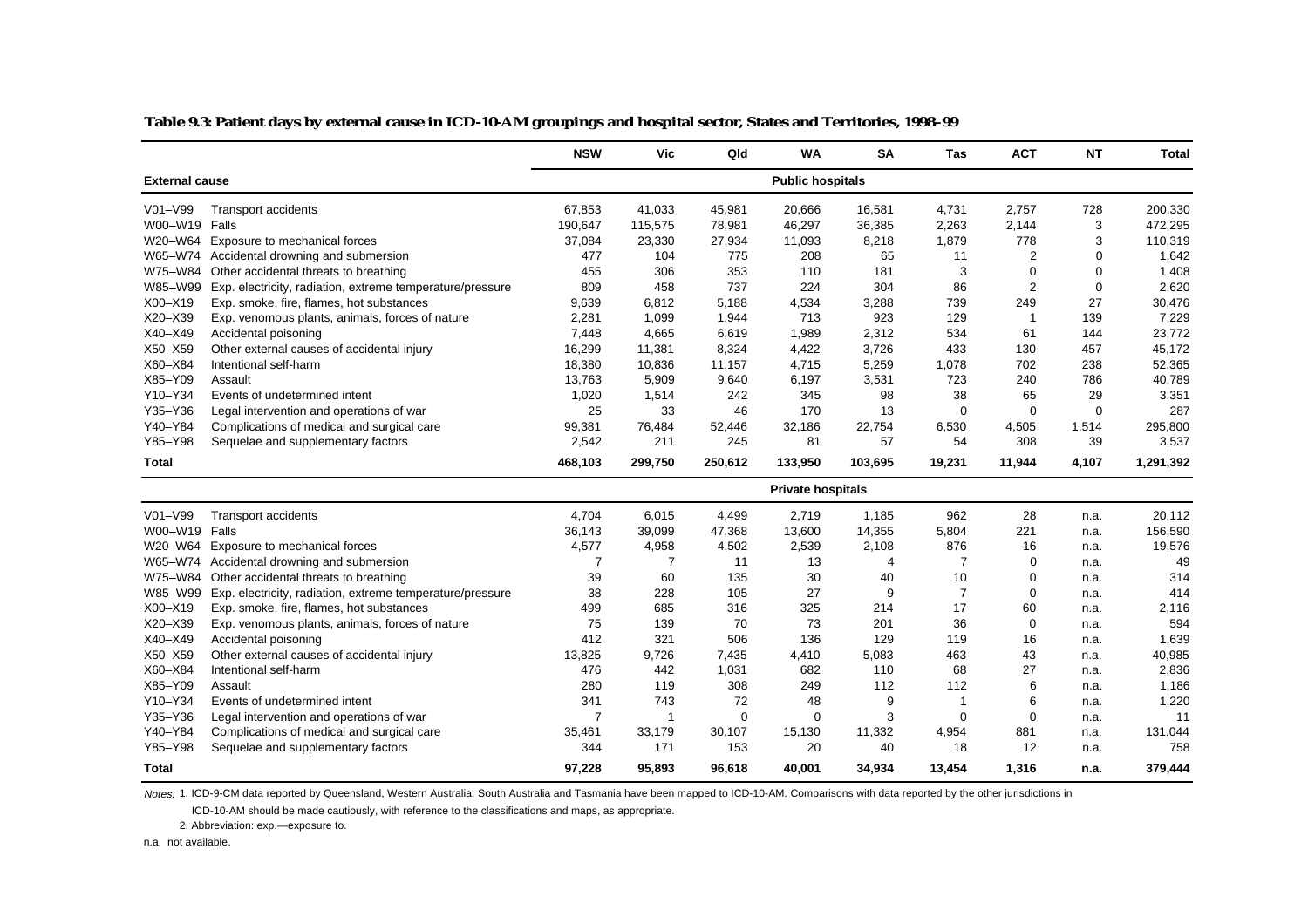|              | <b>External cause</b>                                     |            | $1 - 4$ | $5 - 14$ | $15 - 24$ | $25 - 34$ | $35 - 44$ | $45 - 54$ | $55 - 64$ | $65 - 74$ | $75+$    | Total <sup>(a)</sup> |
|--------------|-----------------------------------------------------------|------------|---------|----------|-----------|-----------|-----------|-----------|-----------|-----------|----------|----------------------|
| $V01 - V99$  | Transport accidents                                       | 37         | 692     | 5,525    | 9,954     | 6,590     | 4,264     | 2,644     | 1,545     | 1,113     | 920      | 33,284               |
| W00-W19      | Falls                                                     | 461        | 3,733   | 10,870   | 6,256     | 4,507     | 4,085     | 3,866     | 3,382     | 4,204     | 9,090    | 50,454               |
| W20-W64      | Exposure to mechanical forces                             | 222        | 2,960   | 5,919    | 11,135    | 10,164    | 7,232     | 5,229     | 3,096     | 1,816     | 921      | 48,694               |
| W65-W74      | Accidental drowning and submersion                        | 26         | 164     | 44       | 57        | 40        | 34        | 19        | 15        | 12        | 5        | 416                  |
| W75-W84      | Other accidental threats to breathing                     | 64         | 94      | 49       | 22        | 35        | 31        | 54        | 45        | 66        | 45       | 505                  |
| W85-W99      | Exp. electricity, radiation, extreme temperature/pressure |            | 36      | 85       | 266       | 348       | 210       | 110       | 41        | 17        | 12       | 1,126                |
| X00-X19      | Exp. smoke, fire, flames, hot substances                  | 182        | 772     | 482      | 688       | 544       | 428       | 299       | 159       | 103       | 119      | 3.776                |
| $X20 - X39$  | Exp. venomous plants, animals, forces of nature           | 17         | 141     | 452      | 445       | 513       | 463       | 381       | 216       | 150       | 114      | 2,892                |
| $X40 - X49$  | Accidental poisoning                                      | 145        | .662    | 298      | 1,416     | 1,483     | 1,032     | 516       | 242       | 203       | 176      | 7,173                |
| $X50 - X59$  | Other external causes of accidental injury                | 80         | 543     | 1,967    | 5,520     | 4,558     | 3,352     | 2,455     | .331      | 876       | 871      | 21,553               |
| X60-X84      | Intentional self-harm                                     |            | 3       | 105      | 2,015     | 2,693     | 2,063     | 1,069     | 409       | 217       | 161      | 8,736                |
| X85-Y09      | Assault                                                   | 96         | 96      | 358      | 4,801     | 4.271     | 2,494     | 1.065     | 400       | 132       | 84       | 13,798               |
| Y10-Y34      | Events of undetermined intent                             |            | 26      | 59       | 339       | 324       | 211       | 115       | 60        | 25        | 19       | 1,185                |
| Y35-Y36      | Legal intervention and operations of war                  |            | 0       |          | 16        | 15        | 7         | 3         | 3         |           | $\Omega$ | 46                   |
| Y40–Y84      | Complications of medical and surgical care                | 323        | 873     | 1,325    | 2,188     | 2,828     | 3,172     | 4,067     | 5,210     | 7,130     | 6,233    | 33,349               |
| Y85-Y98      | Sequelae and supplementary factors                        | $\sqrt{ }$ | 11      | 25       | 76        | 131       | 83        | 66        | 37        | 22        | 18       | 469                  |
| <b>Total</b> |                                                           | 1,662      | 11.806  | 27,564   | 45,194    | 39,044    | 29,161    | 21,958    | 16,191    | 16,087    | 18,788   | 227,456              |

**Table 9.4: Separations for males by external cause in ICD-10-AM groupings and age group, all hospitals, Australia, 1998–99**

(a) Includes separations for which age was not reported.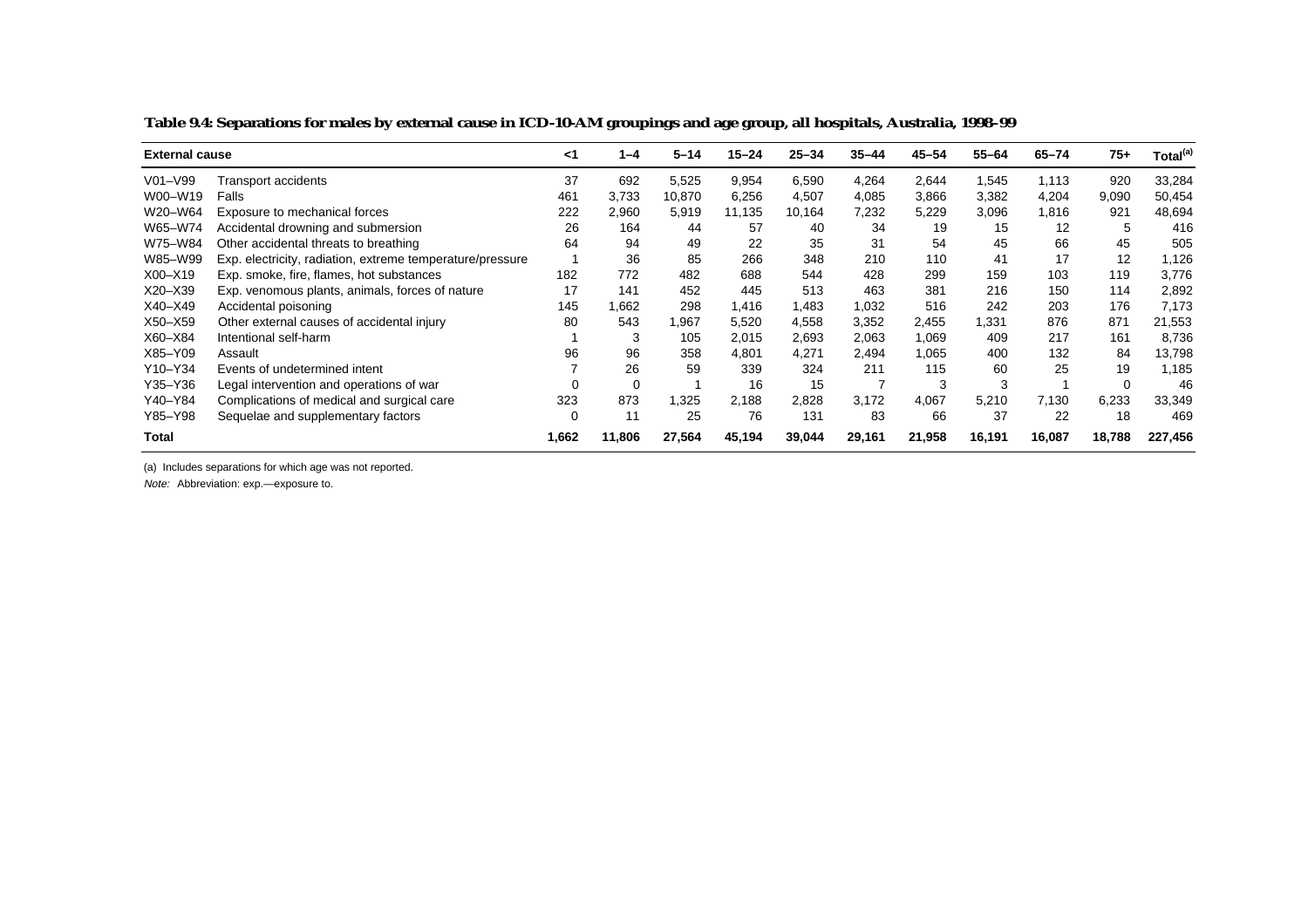|             | <b>External cause</b>                                     |          | $1 - 4$ | $5 - 14$ | $15 - 24$      | $25 - 34$ | $35 - 44$ | $45 - 54$ | $55 - 64$ | 65-74  | $75+$  | Total <sup>(a)</sup> |
|-------------|-----------------------------------------------------------|----------|---------|----------|----------------|-----------|-----------|-----------|-----------|--------|--------|----------------------|
| $V01 - V99$ | Transport accidents                                       | 43       | 485     | 2,533    | 3,798          | 2,437     | 1,850     | 1,480     | 1,079     | 1,030  | 1,299  | 16,034               |
| W00-W19     | Falls                                                     | 416      | 2,879   | 6,534    | 1,762          | 1,968     | 2,502     | 3,445     | 4,320     | 8,194  | 29,707 | 61,727               |
| W20-W64     | Exposure to mechanical forces                             | 154      | 2,146   | 2,802    | 2,310          | 1,974     | 1,987     | 1,569     | 981       | 761    | 1,178  | 15,862               |
| W65-W74     | Accidental drowning and submersion                        | 18       | 72      | 30       | 12             | 13        | 10        | 8         | 3         | 4      | 4      | 174                  |
| W75-W84     | Other accidental threats to breathing                     | 48       | 73      | 28       | 9              | 11        | 17        | 35        | 29        | 23     | 81     | 354                  |
| W85-W99     | Exp. electricity, radiation, extreme temperature/pressure |          | 16      | 41       | 111            | 158       | 47        | 24        | 12        | 9      | 15     | 434                  |
| $X00 - X19$ | Exp. smoke, fire, flames, hot substances                  | 126      | 602     | 231      | 204            | 192       | 200       | 120       | 93        | 101    | 171    | 2,040                |
| $X20 - X39$ | Exp. venomous plants, animals, forces of nature           | 9        | 104     | 230      | 254            | 286       | 261       | 204       | 128       | 98     | 176    | 1,750                |
| $X40 - X49$ | Accidental poisoning                                      | 113      | .482    | 287      | 1,460          | 1.179     | 972       | 557       | 239       | 193    | 296    | 6,778                |
| $X50 - X59$ | Other external causes of accidental injury                | 67       | 388     | 1.111    | 1,571          | 1,517     | 1,527     | 1,331     | 1,084     | 1,202  | 2,305  | 12,103               |
| X60-X84     | Intentional self-harm                                     | $\Omega$ | 4       | 325      | 3,459          | 3,163     | 2,830     | 1.560     | 432       | 214    | 212    | 12,199               |
| X85-Y09     | Assault                                                   | 102      | 89      | 128      | 1,207          | 1.512     | 996       | 367       | 125       | 64     | 93     | 4,683                |
| Y10-Y34     | Events of undetermined intent                             | 4        | 21      | 41       | 240            | 230       | 203       | 88        | 40        | 28     | 55     | 950                  |
| Y35-Y36     | Legal intervention and operations of war                  | 0        | 0       |          | $\overline{2}$ | 2         |           | 0         |           | 0      | 0      |                      |
| Y40-Y84     | Complications of medical and surgical care                | 169      | 429     | 1,111    | 1,981          | 3,175     | 4,531     | 4,890     | 4,497     | 5,627  | 6,671  | 33,081               |
| Y85-Y98     | Sequelae and supplementary factors                        | 0        | 5       | 22       | 15             | 41        | 44        | 38        | 24        | 20     | 35     | 244                  |
| Total       |                                                           | 1,270    | 8,795   | 15,455   | 18,395         | 17,858    | 17,978    | 15,716    | 13,087    | 17,568 | 42,298 | 168.420              |

**Table 9.5: Separations for females by external cause in ICD-10-AM groupings and age group, all hospitals, Australia, 1998–99**

(a) Includes separations for which age was not reported.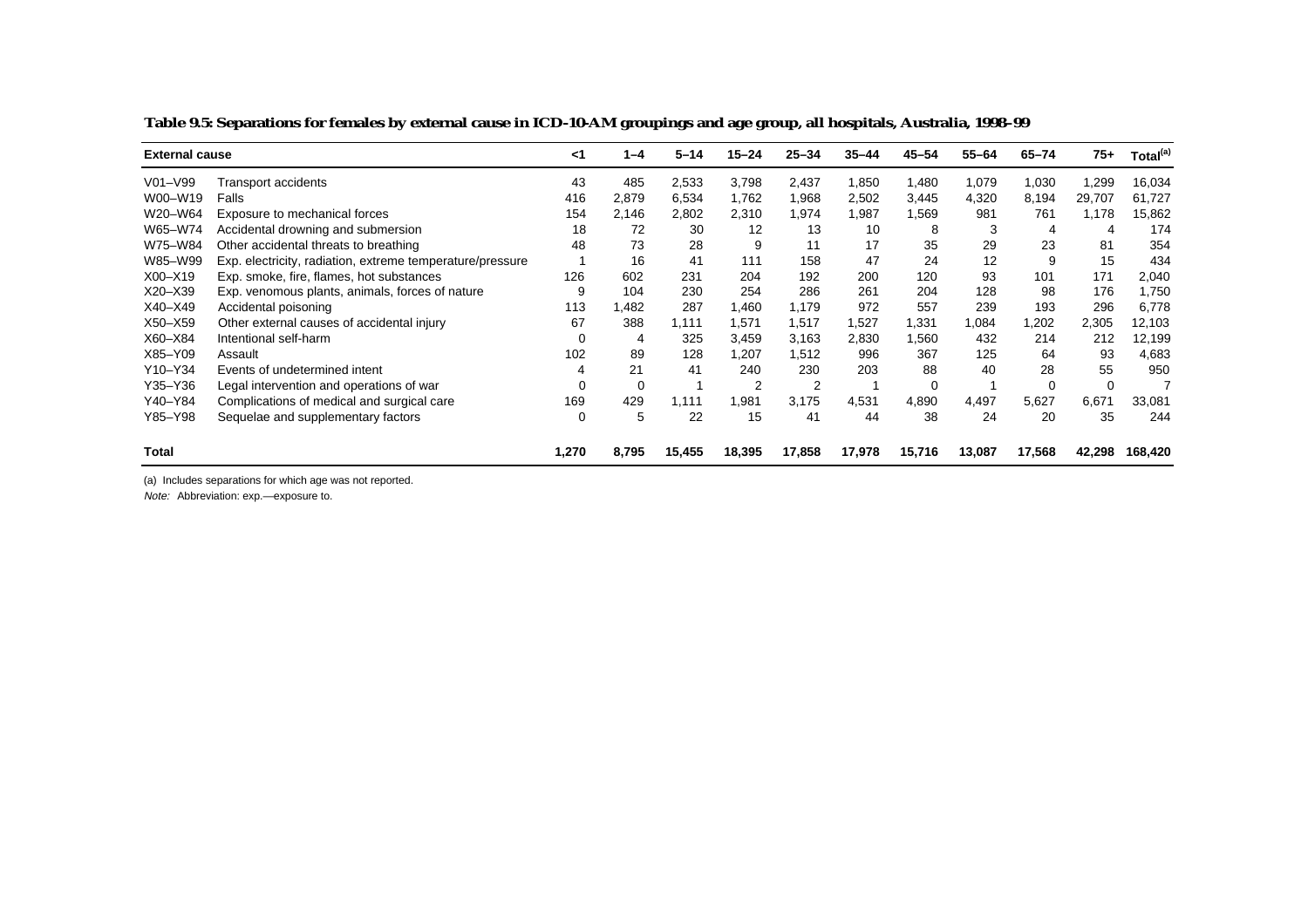**Table 9.6: Separations by external cause in ICD-10-AM groupings and place of occurrence, all hospitals, Australia, 1998–99**

|             |                                                           |        |                            | School,<br>other | <b>Sports</b><br>& | <b>Street</b> | Trade<br>&      | <b>Industrial</b><br>& |       | Other  |                                |                      |
|-------------|-----------------------------------------------------------|--------|----------------------------|------------------|--------------------|---------------|-----------------|------------------------|-------|--------|--------------------------------|----------------------|
|             | <b>External cause</b>                                     |        | Residential<br>institution | public<br>area   | athletics<br>area  | &<br>highway  | service<br>area | construc-<br>tion area | Farm  | places | specified Unspecified<br>place | Total <sup>(a)</sup> |
| V01-V99     | Transport accidents                                       | 668    | 13                         | 20               | 978                | 10,099        | 17              | 61                     | 656   | 1,618  | 5,074                          | 49,318               |
| W00-W19     | Falls                                                     | 41,084 | 5,570                      | 2,379            | 9,204              | 3,618         | 2,562           | 1,211                  | 646   | 10,900 | 31,641                         | 12,181               |
| W20-W64     | Exposure to mechanical forces                             | 14,075 | 244                        | 620              | 5,863              | 471           | 1,205           | 4,568                  | 1,515 | 7,200  | 26,735                         | 64,556               |
| W65-W74     | Accidental drowning and submersion                        | 213    |                            | 2                | 72                 | 0             | 3               | 0                      | 5     | 236    | 42                             | 590                  |
| W75-W84     | Other accidental threats to breathing                     | 413    | 27                         | 9                | 2                  |               |                 | 3                      | 4     | 54     | 330                            | 859                  |
| W85-W99     | Exp. electricity, radiation, extreme temperature/pressure | 299    |                            | 13               | 19                 | 14            | 30              | 121                    | 18    | 714    | 221                            | 1,560                |
| $X00 - X19$ | Exp. smoke, fire, flames, hot substances                  | 2,751  | 23                         | 17               | 31                 | 63            | 72              | 125                    | 77    | 371    | 1,512                          | 5,816                |
| $X20 - X39$ | Exp. venomous plants, animals, forces of nature           | 1,400  | 20                         | 23               | 126                | 64            | 15              | 45                     | 144   | 649    | 2,102                          | 4,642                |
| $X40 - X49$ | Accidental poisoning                                      | 7,305  | 138                        | 74               | 70                 | 157           | 203             | 149                    | 155   | 650    | 4,648                          | 13,951               |
| X50-X59     | Other external causes of accidental injury                | 2,926  | 276                        | 181              | 3,935              | 185           | 268             | 509                    | 130   | 1,911  | 22,611                         | 33,656               |
| X60-X84     | Intentional self-harm                                     | 11,924 | 242                        | 98               | 47                 | 183           | 178             | 30                     | 74    | 781    | 6,591                          | 20,935               |
| X85-Y09     | Assault                                                   | 2,832  | 200                        | 171              | 233                | .260          | 1,193           | 67                     | 42    | 1,590  | 9,196                          | 18,481               |
| Y10-Y34     | Events of undetermined intent                             | 728    | 43                         | 23               | 29                 | 28            | 35              | 10                     |       | 72     | 1.140                          | 2,133                |
| Y35-Y36     | Legal intervention and operations of war                  |        | $\mathbf 0$                | $\Omega$         | 0                  |               | $\Omega$        | $\mathbf 0$            | 0     | 5      |                                | 53                   |
| Y40-Y84     | Complications of medical and surgical care                | 977    | 80                         | 67               | 11                 | 23            | 6               | 29                     | 21    | 4,899  | 19,499                         | 66,432               |
| Y85-Y98     | Sequelae and supplementary factors                        | 16     | $\overline{2}$             | 0                |                    | 14            | 0               |                        |       | 18     | 109                            | 713                  |
| Total       |                                                           | 87,615 | 6,886                      | 3,697            | 20,627             | 16,184        | 5,791           | 6,929                  | 3,489 | 31,668 | 131,458                        | 395,876              |

(a) Includes separations for which place of occurrence was not reported.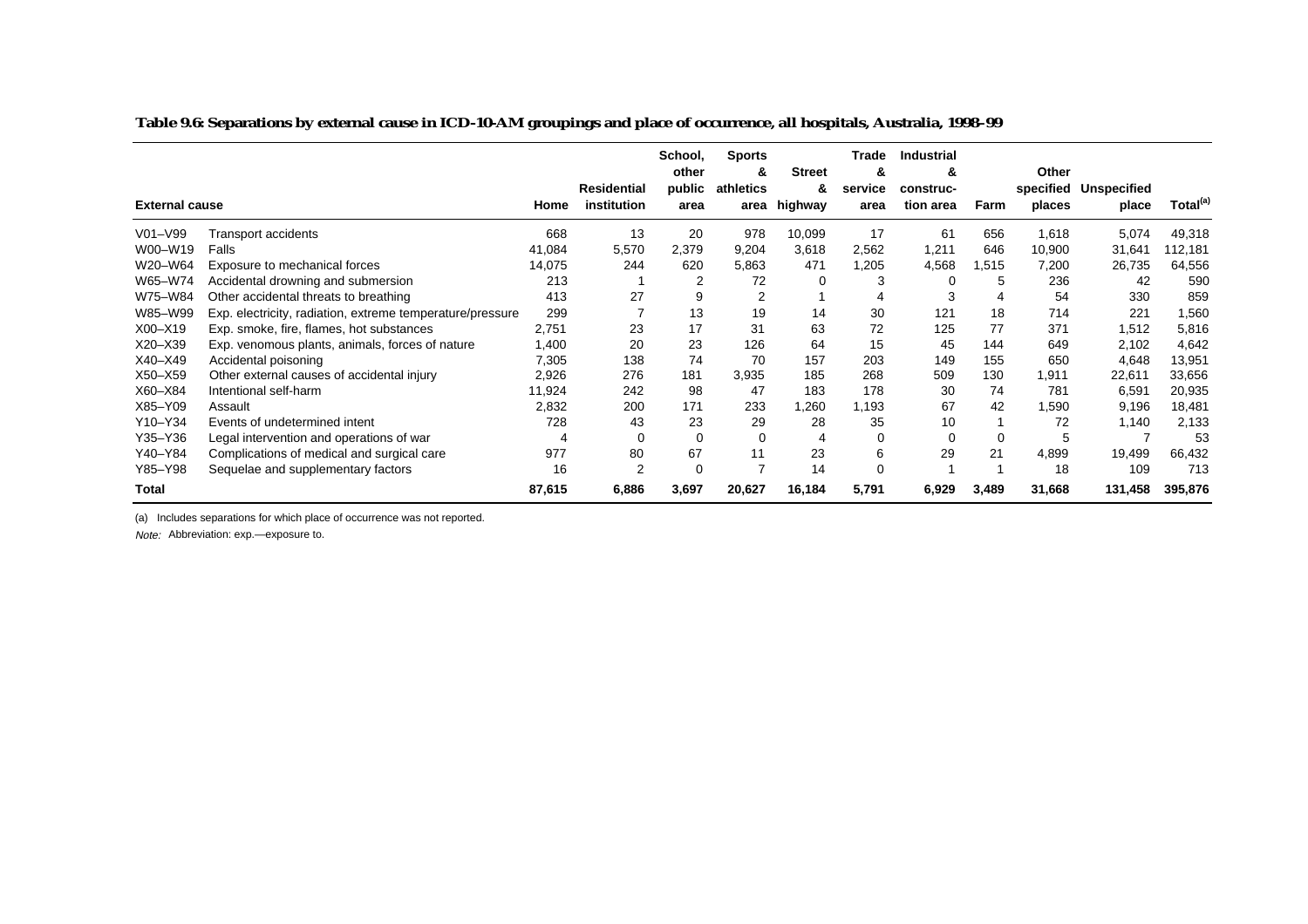**Table 9.7: Separations by external cause in ICD-10-AM groupings and activity while injured(a), all hospitals, Australia, 1998–99**

|                       |                                                           |               |               |                |                   | Resting,<br>sleeping,  |                      |                      |            |         |
|-----------------------|-----------------------------------------------------------|---------------|---------------|----------------|-------------------|------------------------|----------------------|----------------------|------------|---------|
|                       |                                                           | <b>Sports</b> | Leisure       | Working<br>for | Other<br>types of | eating,<br>other vital | Other<br>specified   | <b>Unspecified</b>   |            |         |
| <b>External cause</b> |                                                           | activity      | activity      | income         | work              | activities             | activities           | activity             | Not stated | Total   |
| $V01 - V99$           | Transport accidents                                       | 1,584         | 2,994         | 1,253          | 181               | 827                    | 7,852                | 12,593               | 22,034     | 49,318  |
| W00-W19               | Falls                                                     | 5,659         | 6,098         | 2,169          | 2,569             | 5,835                  | 11,987               | 34,226               | 43,638     | 112,181 |
| W20-W64               | Exposure to mechanical forces                             | 3,325         | 1,654         | 6,465          | 2,436             | 1,469                  | 5,011                | 13,430               | 30,766     | 64,556  |
| W65-W74               | Accidental drowning and submersion                        | 30            | 97            |                |                   | 23                     | 42                   | 69                   | 327        | 590     |
| W75-W84               | Other accidental threats to breathing                     | 4             | 8             | 3              | 2                 | 175                    | 52                   | 109                  | 506        | 859     |
| W85-W99               | Exp. electricity, radiation, extreme temperature/pressure | 48            | 37            | 184            | 39                | 11                     | 68                   | 192                  | 981        | 1,560   |
| X00-X19               | Exp. smoke, fire, flames, hot substances                  | 13            | 102           | 221            | 261               | 395                    | 625                  | 1,482                | 2,717      | 5,816   |
| X20-X39               | Exp. venomous plants, animals, forces of nature           | 51            | 158           | 116            | 119               | 89                     | 264                  | 1,101                | 2,744      | 4,642   |
| X40-X49               | Accidental poisoning                                      | 24            | 218           | 213            | 62                | 370                    | 2,372                | 3,765                | 6,927      | 13,951  |
| X50-X59               | Other external causes of accidental injury                | 2,786         | 557           | 1,277          | 345               | 489                    | 968                  | 13,208               | 14,026     | 33,656  |
| X60-X84               | Intentional self-harm                                     | 88            | 45            | 8              | 17                | 78                     | 7,658                | 4,351                | 8,690      | 20,935  |
| X85-Y09               | Assault                                                   | 76            | 808           | 231            | 33                | 126                    | 2,096                | 5,678                | 9,433      | 18,481  |
| Y10-Y34               | Events of undetermined intent                             | 35            | 24            | 25             | $\overline{7}$    | 32                     | 573                  | 1,089                | 348        | 2,133   |
| Y35-Y36               | Legal intervention and operations of war                  | $\sim$ $\sim$ | $\sim$        | $\sim$ $\sim$  | $\sim$ $\sim$     | $\sim$ $\sim$          | $\sim$               | $\sim$ $\sim$        | 53         | 53      |
| Y40-Y84               | Complications of medical and surgical care                | $\sim$        | $\sim$ $\sim$ | $\sim$ $\sim$  | $\sim$ $\sim$     | $\sim$                 | $\ddot{\phantom{1}}$ | $\ddot{\phantom{0}}$ | 66,432     | 66,432  |
| Y85-Y98               | Sequelae and supplementary factors                        | $\sim$        | $\sim$ $\sim$ | $\sim$ $\sim$  | $\sim$ $\sim$     | . .                    | $\cdot$ .            | $\sim$ $\sim$        | 713        | 713     |
| Total                 |                                                           | 13,723        | 12,800        | 12,166         | 6,072             | 9,919                  | 39,568               | 91,293               | 210,335    | 395,876 |

(a) Separations reported in ICD-9-CM (which does not include activity codes) are included as 'not stated'.

Note: Abbreviation: exp.—exposure to.

. . not applicable.